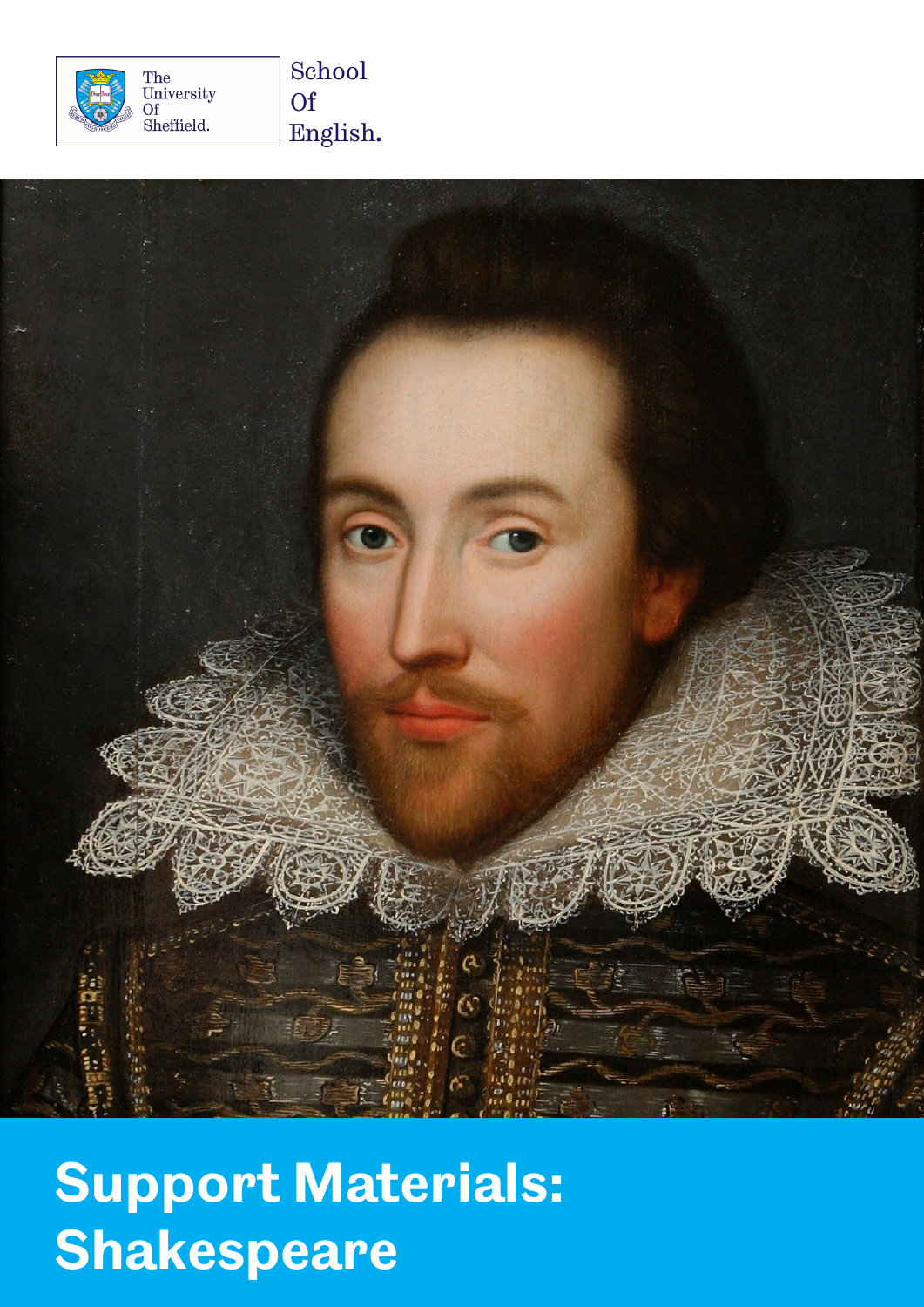## **Shakespeare's stage: setting the scene**



The Globe, London (reconstruction of the 16th -century outdoor theatre)



The Sam Wannamaker Theatre, London (reconstruction of a 17th-century indoor theatre)

Shakespeare's plays would be performed in spaces like those above: either outdoors, in daylight, or indoors, by candlelight. The same was true when his plays went on tour, outside London. They would be performed outdoors, e.g. in the courtyards of inns, and indoors, e.g. in halls.

The stage was also quite bare. As you can see in the left-hand picture, there are no 'wings' to store scenery, and no curtain to drop to conceal scenery changes.

The bare stage and inability to change the lighting very much meant that setting and mood couldn't be created – as now – with elaborate scenery or lighting effects. The theatre companies did have props to suggest setting (e.g. bay trees to indicate a garden; torches to indicate nighttime), but audiences had to listen in order to get crucial information about mood or setting. This is why – when writing about going to plays – Shakespeare's original audiences often talked of going to 'hear a play', where we would more naturally say 'see' or 'watch a play'.

Keep an eye out for the ways in which Shakespeare uses dialogue to tell the audience where and when a scene is set, and to create atmosphere. A good example is the opening of Hamlet.

| Enter BARNARDO and FRANCISCO, two sentinels. |                                                              |           |
|----------------------------------------------|--------------------------------------------------------------|-----------|
|                                              | BARNARDO Who's there?                                        |           |
|                                              | FRANCISCO Nay, answer me! Stand and unfold* yourself.        | *identify |
|                                              | BARNARDO Long live the King!                                 |           |
| <b>FRANCISCO</b>                             | Barnardo?                                                    |           |
| <b>BARNARDO</b>                              | He.                                                          |           |
|                                              | FRANCISCO You come most carefully upon your hour.            |           |
|                                              | BARNARDO 'Tis now struck twelve. Get thee to bed, Francisco. |           |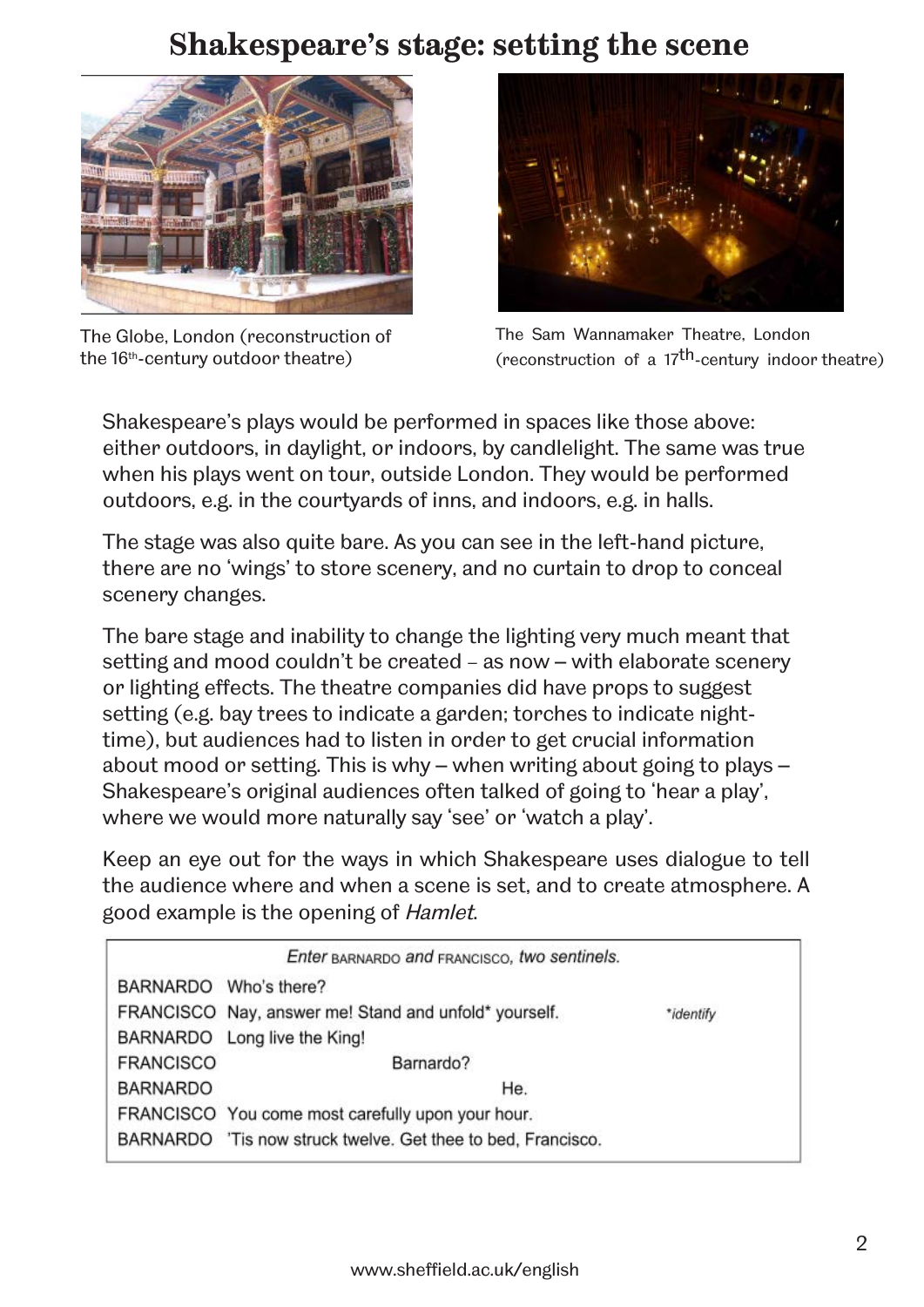From the questions – 'Who's there?', 'Barnardo?' – it's clear that the two sentinels (guards) can't see each other: it's too dark. This hunch is confirmed when we're told that the clock has struck twelve midnight, and Francisco is sent to bed. The questions, and short responses, also convey tension: the guards are on edge. This is also shown by the fact that it is Barnardo, who is not yet on guard (he is relieving Francisco), who makes the initial challenge.

### **Boys playing girls**

There were no female actors in Shakespeare's day. Younger female roles (e.g. the heroines) were played by boy apprentices; older women (e.g. the Nurse in Romeo and Juliet) would be played by adult males. This affects the kind of parts that Shakespeare can write. Shakespeare's male leads (e.g. Richard III in *Richard III*, Hamlet in *Hamlet*) are on stage in almost every scene, and have lots of lines, including long speeches (e.g. their soliloquies). Those parts are both physically and mentally demanding.

As the boy apprentices wouldn't be able to shoulder such demanding roles, Shakespeare's female leads have much smaller parts, even when the play is telling their story (e.g. *Twelfth Night* is Viola's story for the most part; *As You Like It* is Rosalind's). Their on-stage appearances are staggered, so that they have time to rest between scenes, and a lot of their dialogue is in the form of exchanges with other characters rather than long speeches, so that they're not so responsible for 'carrying' a scene on their own.

Often, Shakespeare's female characters also end up disguised as boys. Again, this can be seen as a way of making things easier for the boy apprentices.

#### **Metatheatre**

With a bare-stage, use of symbolic props, and features such as boys playing girls, theatre in Shakespeare's day didn't try to be realistic. Rather, it tends to draw attention to its own status as performance. This is known as metatheatre: moments when a play draws attention to itself as a play. These metatheatrical moments might include:

- prologues
- epilogues
- asides, where characters address the audience directly
- plays-within-plays
- when characters compare what they are experiencing to a play (e.g. Jacques' 'All the world's a stage' speech in As You Like It).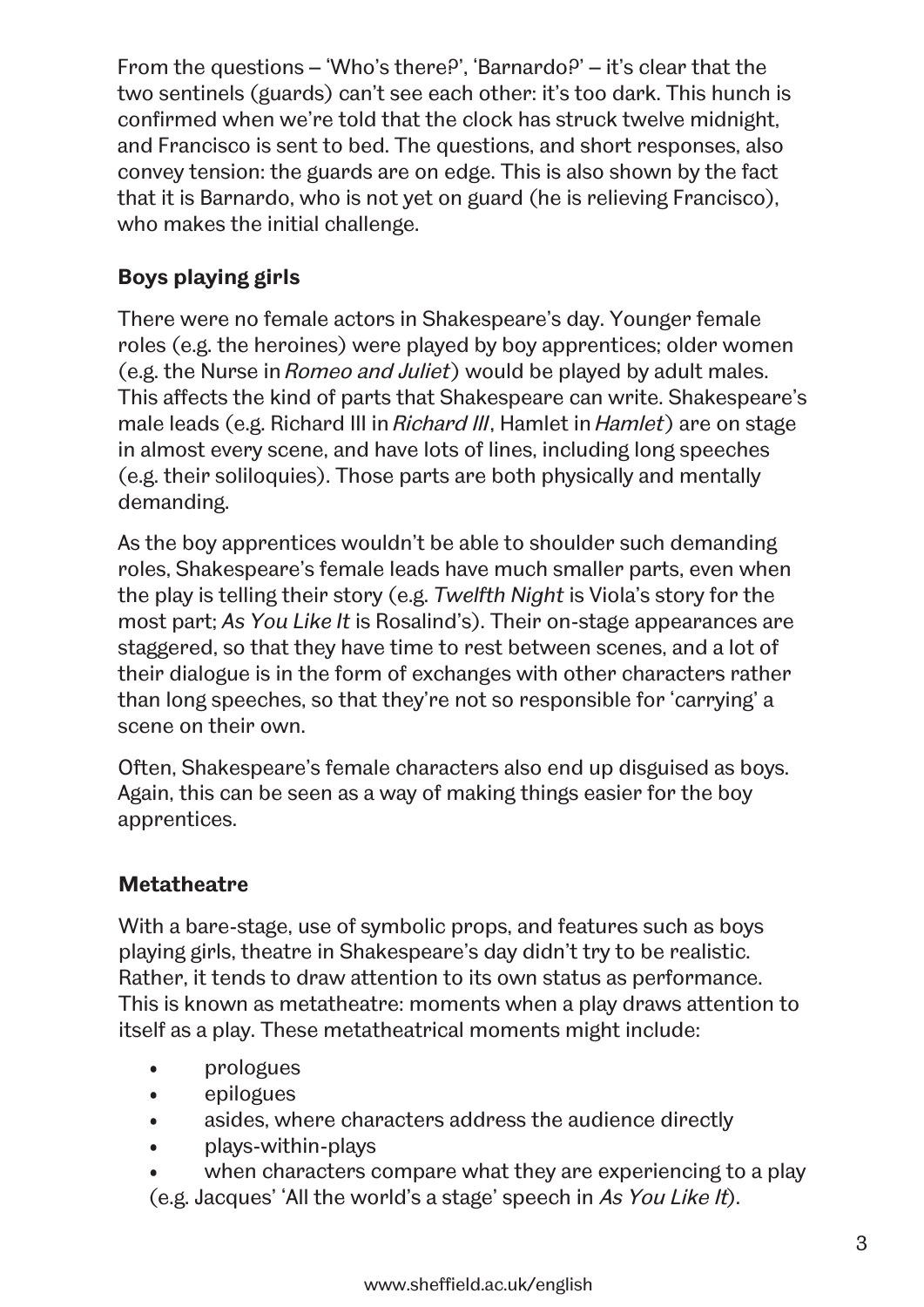#### **Shakespeare's language**

Shakespeare's plays are mostly written in blank verse, which is unrhymed iambic pentameter. Iambic pentameter describes the length and rhythm of the lines: these are lines of ten syllables, where the dominant pattern is of an unstressed syllable followed by a stressed syllable, e.g.

What bloody man is that? He can report (Duncan in *Macbeth*; stressed syllables are underlined)

Not all lines of blank verse are so regular as this: it would start to sound very dull and repetitive if they were. Some variation is needed.

Some of Shakespeare's verse does rhyme, though. Keep an eye out for couplets where two adjacent lines rhyme with each other. As the rest of the verse doesn't rhyme, the couplets stand out. Often, they're used to signal the end of a scene, but they can also work mid-scene to signal a sound-bite', a memorable chunk of 'wisdom', e.g. when Gloucester (later Richard III) tells us:

About a prophecy, which says that G Of Edward's heirs the murderer shall be. (Richard III)

Or, later in the play, we have the Ghosts of Richard's victims cursing him:

Dream on, dream on, of bloody deeds and death; Fainting, despair; despairing yield thy breath.

The couplet gives the Ghost's lines a grim finality.

As well as blank verse, Shakespeare's plays often have some characters, or some scenes, written **in prose**. Using prose has two main connotations:

(1) social status: usually, it's non-elite characters who get given prose (e.g. the Porter in Macbeth), where the elite characters speak in blank verse (kings, queens, etc). However, keep an eye out for elite characters who switch between verse and prose (e.g. Prince Hal in 1 Henry IV, or Henry V in *Henry V*). When are they speaking blank verse? When are they speaking prose?

(2) genre: prose is also associated with comedy. This is in part because, in Shakespeare's day, tragedy was seen to be about social elites (the fate of kings, etc), whereas comedy was more socially inclusive. Pay attention to which scenes are in prose. This might tell us about the tone of the scene/exchange (e.g. Mercutio's banter is often in prose in Romeo and Juliet).